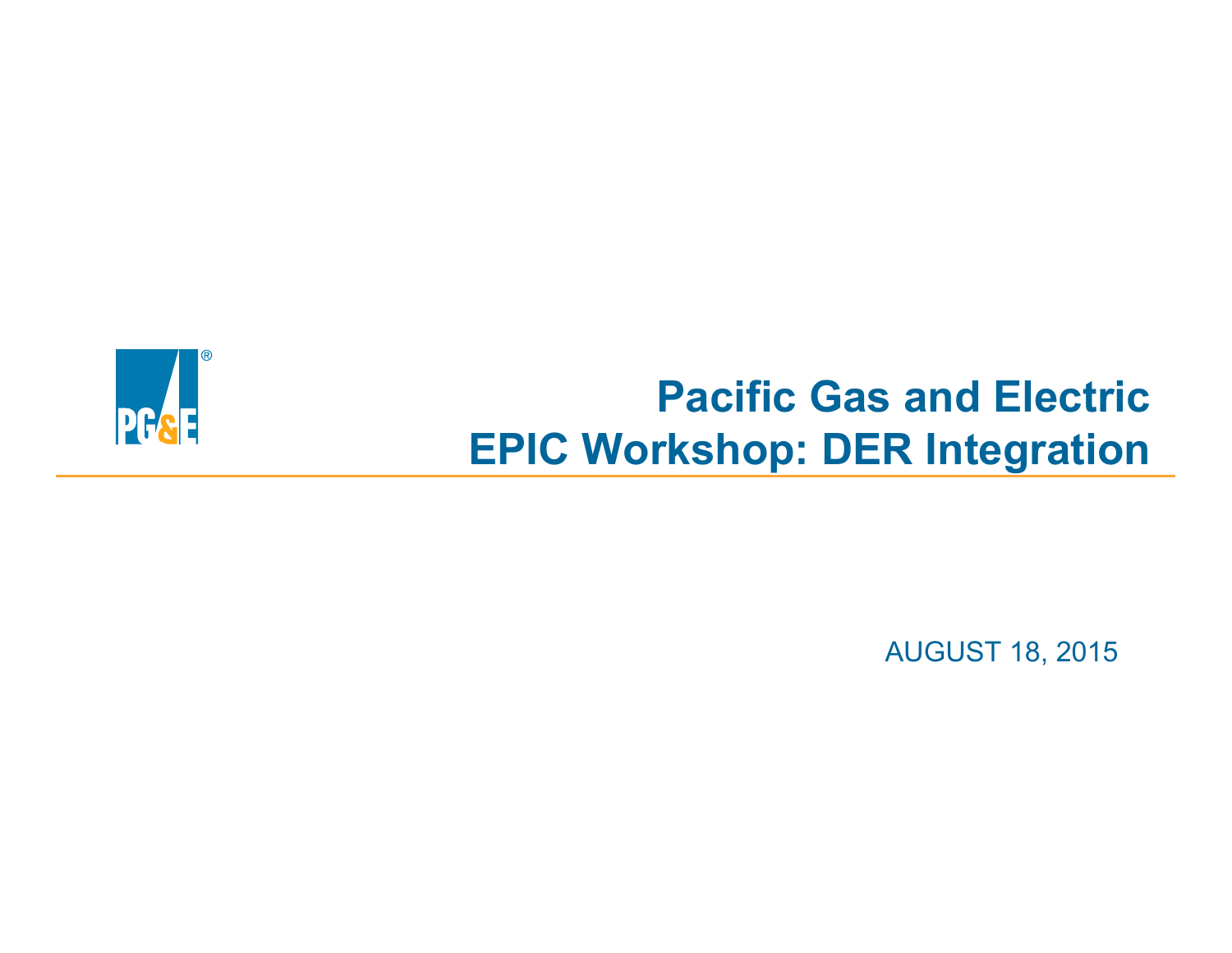

## **PG&E's EPIC-1 In-Progress Projects**

| <b>Project Name</b>                                                              | <b>Project Phase</b> |
|----------------------------------------------------------------------------------|----------------------|
| <b>Energy Storage for Market Operations</b>                                      | Build / Test         |
| <b>Energy Storage for Distribution Operations</b>                                | Planning             |
| New Forecast Methods for Improved Storm Damage Modeling                          | Staging              |
| Distribution System Safety and Reliability through New Data Analytics Techniques | Build / Test         |
| <b>Close Proximity Switching</b>                                                 | Design               |
| <b>Network Condition-Based Maintenance</b>                                       | Planning             |
| <b>Discrete Reactors</b>                                                         | Design               |
| Next Generation SmartMeter Telecom Network Functionalities                       | Design               |
| <b>Grid Operations Situational Intelligence</b>                                  | Build / Test         |
| Vehicle-to-Grid Operational Integration                                          | Design               |
| Appliance-Level Load Disaggregation                                              | <b>Build / Test</b>  |
| Enhanced Data Techniques and Capabilities via the SmartMeter Platform            | Design               |
| Automatic Identification of Distributed Photovoltaic Resources                   | Design               |
| <b>Electric Vehicle Submetering</b>                                              | Build / Test         |
| <b>Photovoltaic Submetering</b>                                                  | Planning             |
| Demand-Side Management for Transmission and Distribution Cost Reduction          | Build / Test         |
| <b>Direct Current Fast Charging Mapping</b>                                      | Planning             |

Project Phases: Initiation -> Planning -> Design -> Staging -> Build / Test -> Closeout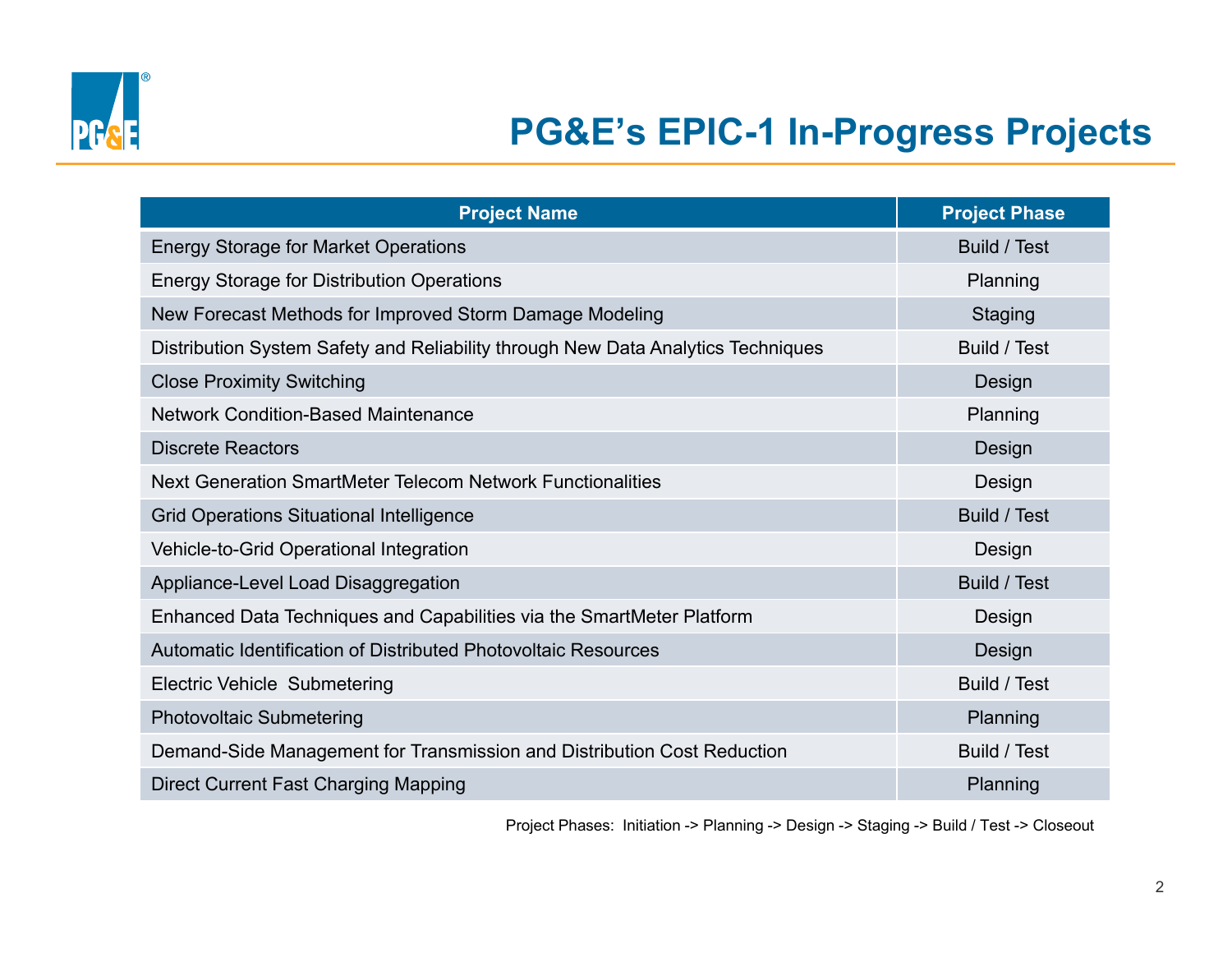

# **EPIC-2 Potential Projects**

#### **Renewables and Distributed Energy Resources Integration**

- *Evaluate storage on the distribution grid*
- *Pilot Distributed Energy Management Systems (DERMS)*
- *Test Smart Inverter enhancedcapabilities*
- *DG monitoring & voltage tracking*
- *Inertia response emulation for DG impact improvement*
- *Intelligent Universal Transformer (IUT)*

#### **Grid Modernization and Optimization**

- *Real time loading data for distribution operations and planning*
- *"Smart" monitoring and analysis Tools*
- *Distributed Series Impedance (DSI)*
- *Emergency preparedness modeling*
- *New mobile technology & visualization applications*
- *Emergency management mobile applications*
- *Digital substation/substation automation*
- *Automatically map phasing information*
- *Synchrophasor applications for generator dynamic model validation*
- *Enhanced Synchrophasor analytics & applications*
- *Geomagnetic Disturbance (GMD) evaluation*
- *Optical sensors for protection and control systems*

#### **Customer Focused Products and Services**

- *Enable distributed demand‐ side strategies & technologies*
- *Real‐time energy usage feedback to customers*
- *Home Area Network (HAN) for commercial customers*
- *Demand reduction through targeted data analytics*
- *Integrate demand side approaches into utility planning*
- *Appliance level bill disaggregation for non‐ residential customers*

#### **Cross-Cutting / Foundational Strategies & Technologies**

- *Enhanced Smart Grid Communications*
- *Customer & distribution automation open architecture devices*
- *Next generation integrated Smart Grid communications network management*
- *Smart Grid communications path monitoring*
- *Mobile meter applications*
- *Leverage EPIC funds to participate in industry‐wide RD&D programs*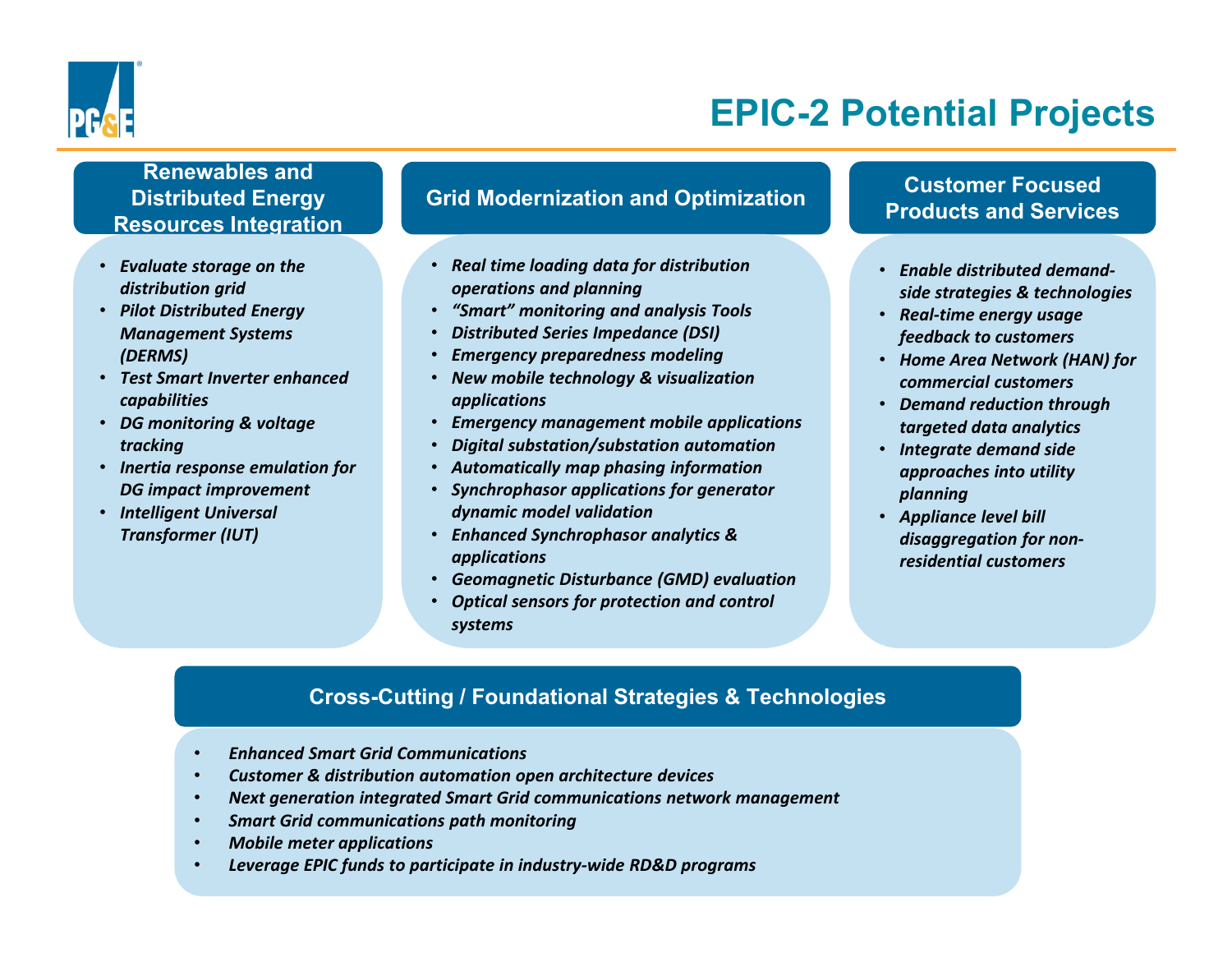

### **Highlighted EPIC 1 DER Related Projects\***

- 01 Energy Storage for Market Operations
- 02 Energy Storage for Distribution Operations
- 15 Grid Operations Situational Intelligence
- 16 Vehicle-to-Grid Operational Integration
- 21 Automatic Identification of Distributed PV Resources
- 23 PV Submetering
- 24 Demand Side Management for T&D Cost Reduction

## Today's Presentations:

- Energy Storage for Market Operations
- Automatic Identification of Distributed PV Resources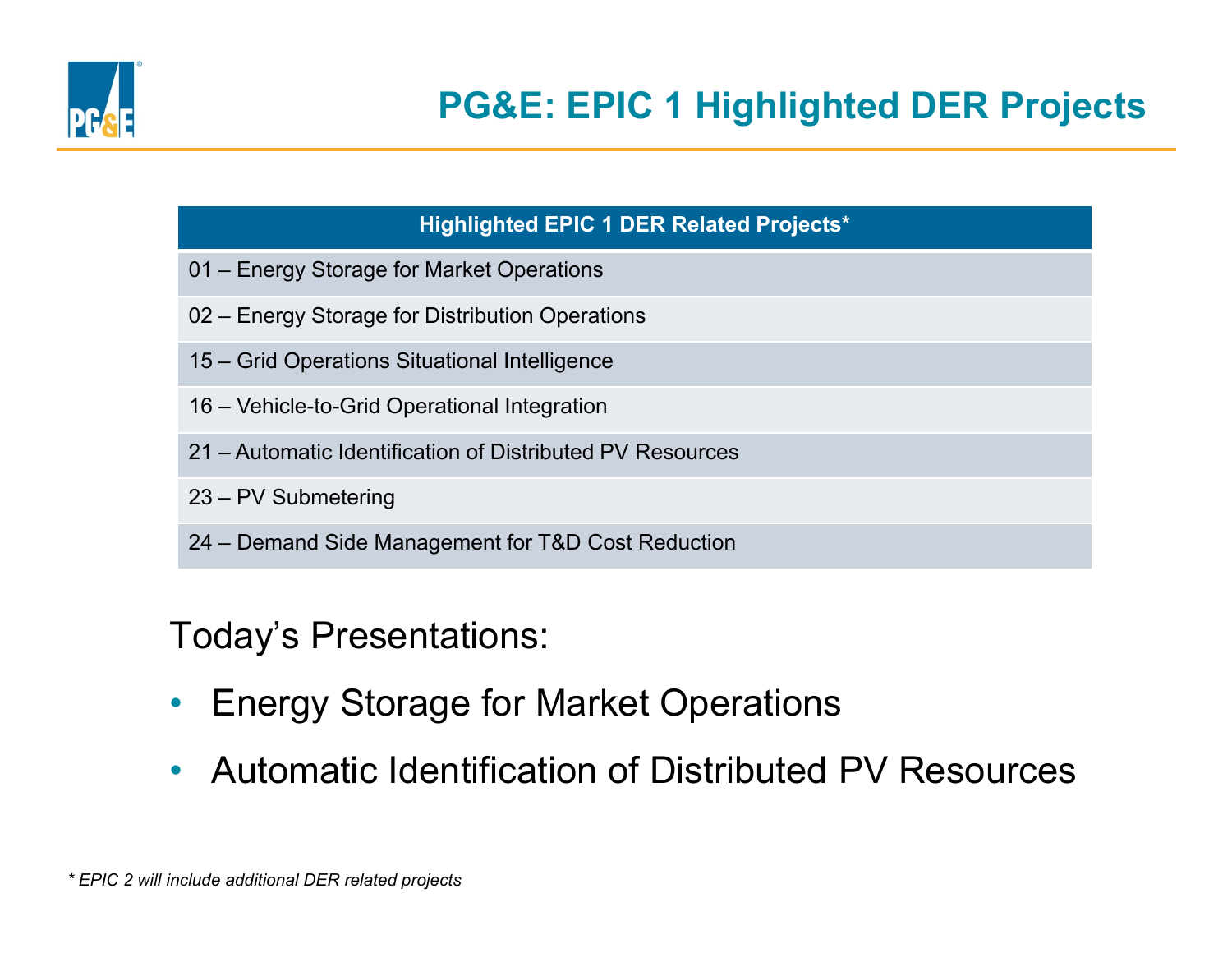

# **EPIC 1 Project #01: Energy Storage for Market Operations**

Presented By: Steven Ng Electric Distribution Planning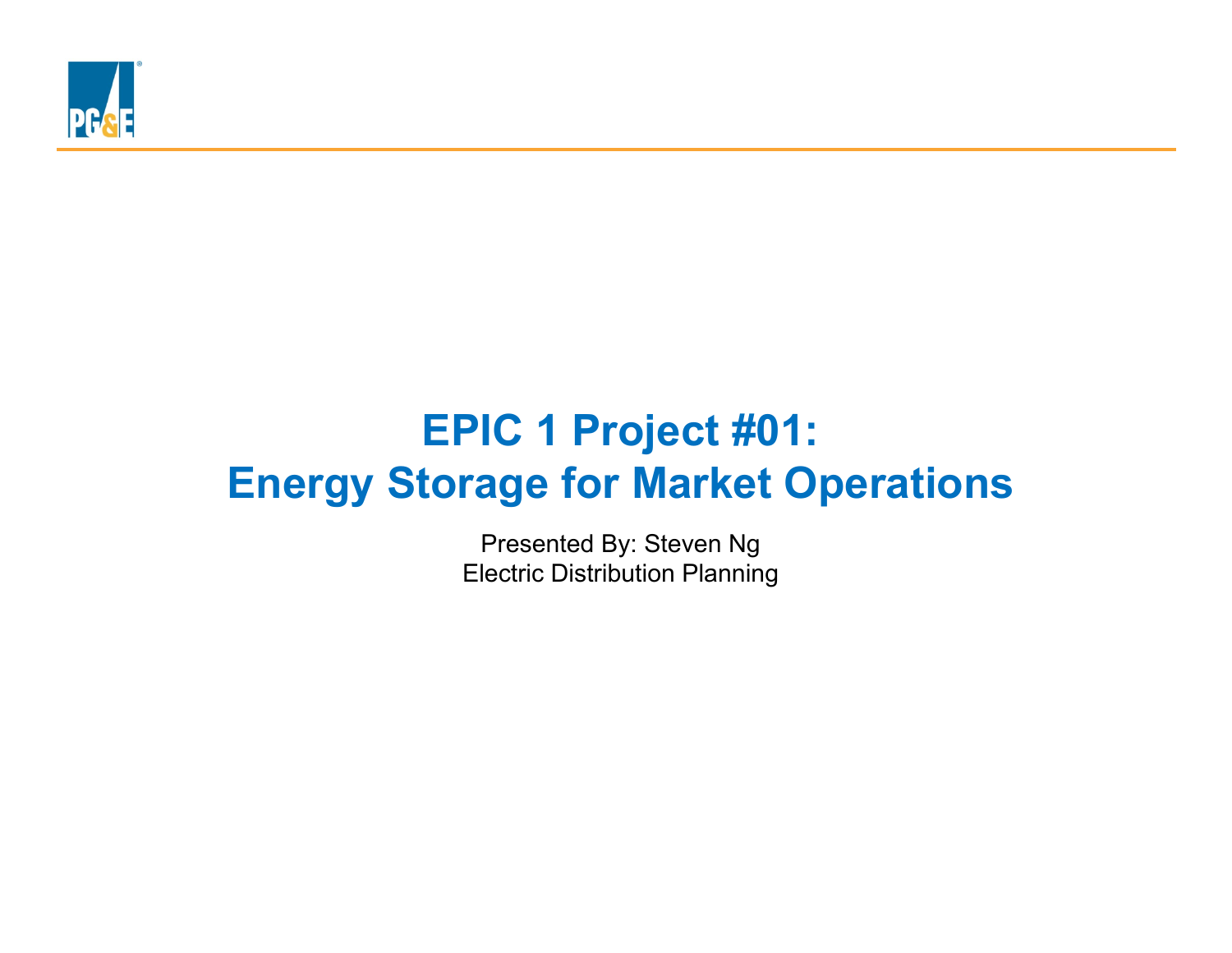

### **Objectives:**

- • Gain operational experience bidding battery energy storage in CAISO markets
- $\bullet$  Develop and demonstrate automation capabilities to enable efficient market operations of battery resources

### **Concern, Gap, or Problem to be Addressed**

Decision 12-08-016 identified "Lack of Commercial Operating Experience" as one of the barriers to entry for energy storage.

**This project aims to improve the understanding of market participation end uses.**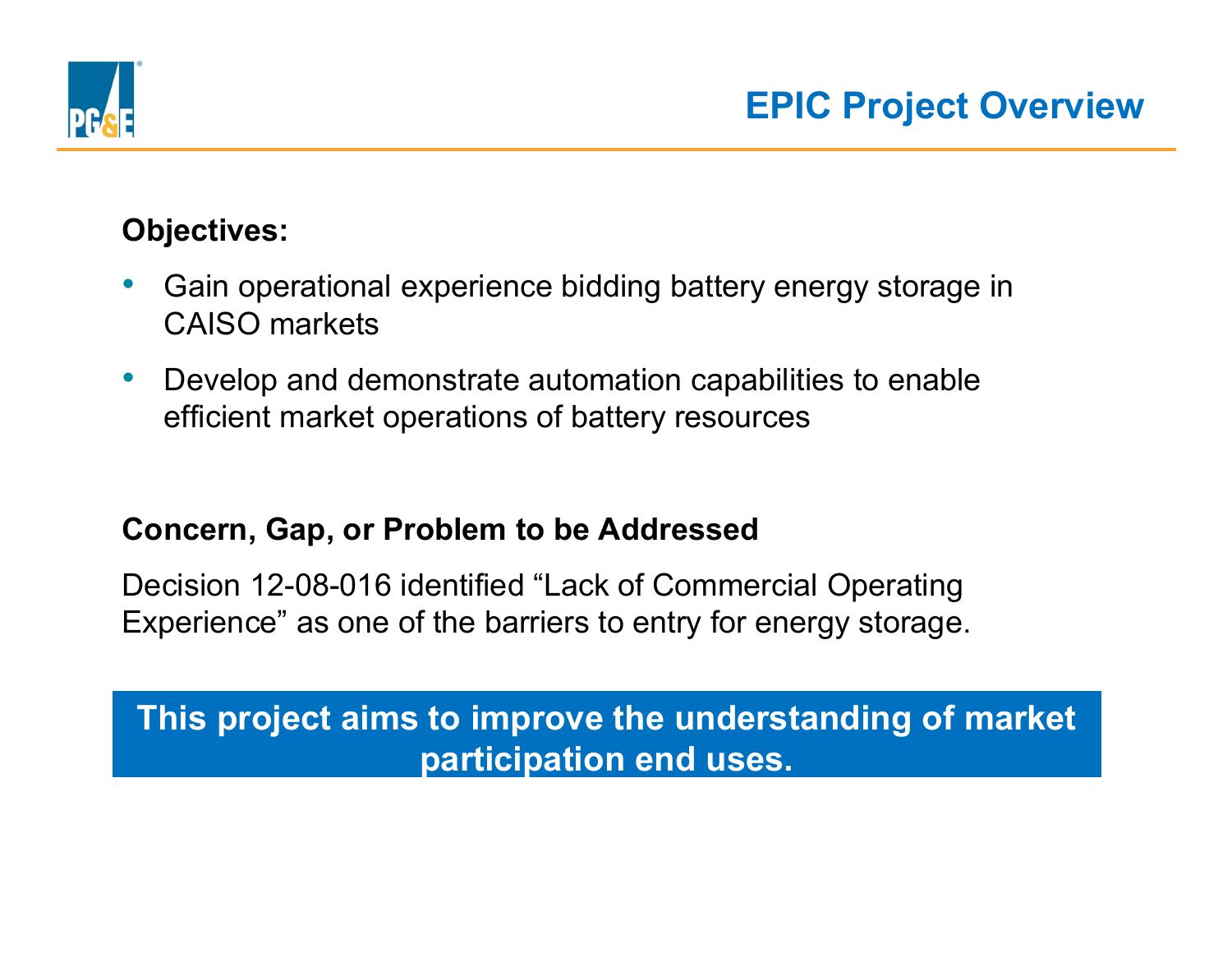

# **PG&E's Battery Energy Storage System (BESS) Pilots**



### **Vaca-Dixon (VD) BESS**  2 MW / 14 MWh NAS Battery Vaca-Dixon Substation, Vacaville

Operational Date: August, 2012 Commenced daily CAISO market operations: Aug 2014

Current Uses:

• 100% dedicated to CAISO wholesale market participation



4 MW / 28 MWh NAS Battery Customer R&D Facility, San Jose **Yerba Buena (YB) BESS**

Operational Date: May, 2013 Completed islanding commissioning: Sep 2013

Current Uses:

- • Daily peak shaving, with half energy reserved for islanding/ backup for adjacent customer facility.
- •Will begin CAISO market participation in Fall 2015.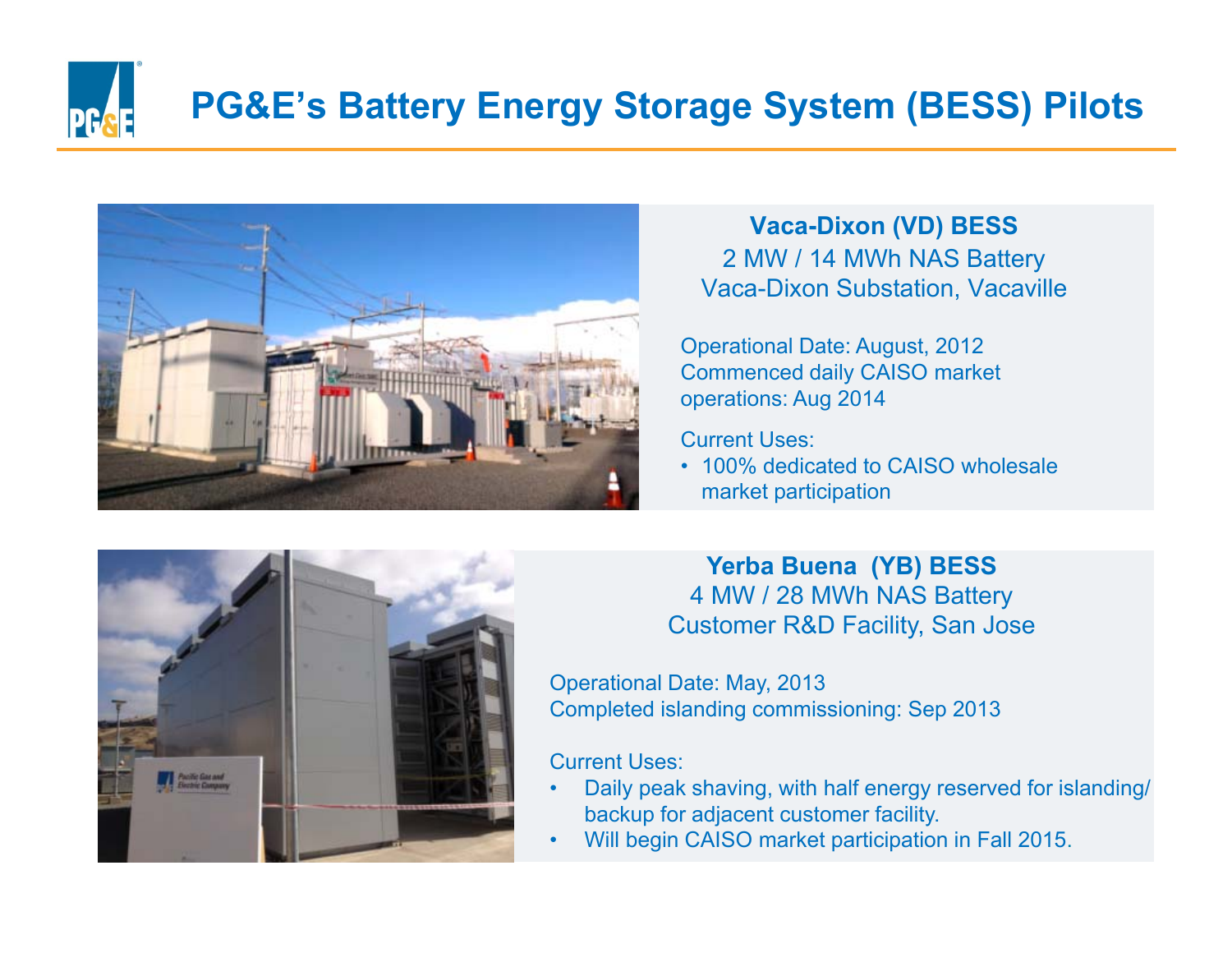



### **Vaca Dixon Battery Energy Storage System**

Storage Technology: Sodium Sulfur Energy available for market: 13.2 MWh Pmax: +1.9 MW Pmin: -2.1 MW

- •Began CAISO NGR Market Operations: August 19, 2014
- •**Only resource commercial in CAISO NGR market**
- $\bullet$  Bidding in for **Day-Ahead Energy**, Real-Time Energy (limited), and **Regulation**

Current goal is understanding market dynamics, setting operational protocols, working with CAISO to resolve NGR implementation issues…

**…not necessarily optimizing for revenues**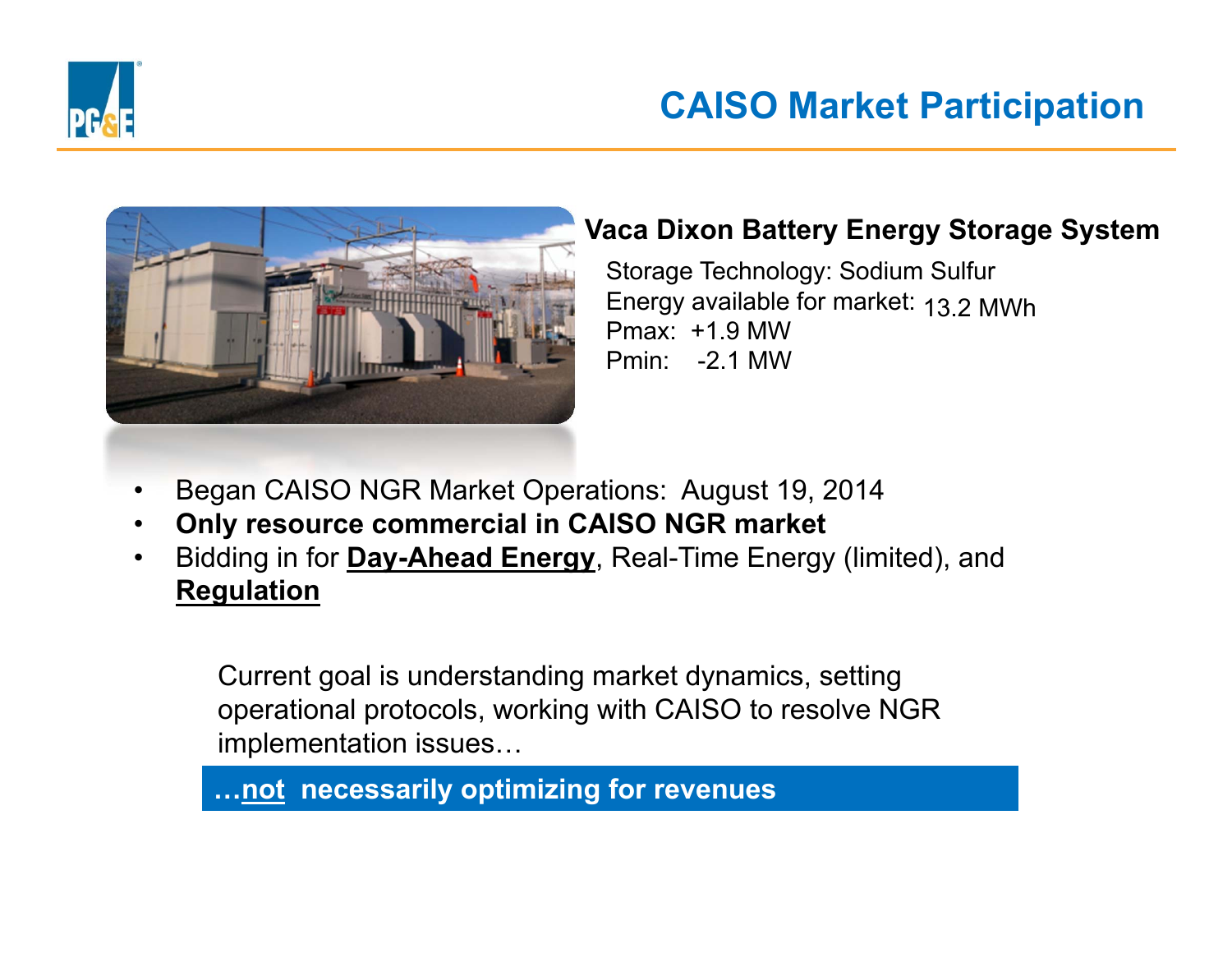

# **Day Ahead Energy Example: 10/5/2014**



In this case, the deviation from schedule due to battery curtailment ended up being revenue positive because charge curtailment essentially shows up as additional energy supply in the Real-Time market.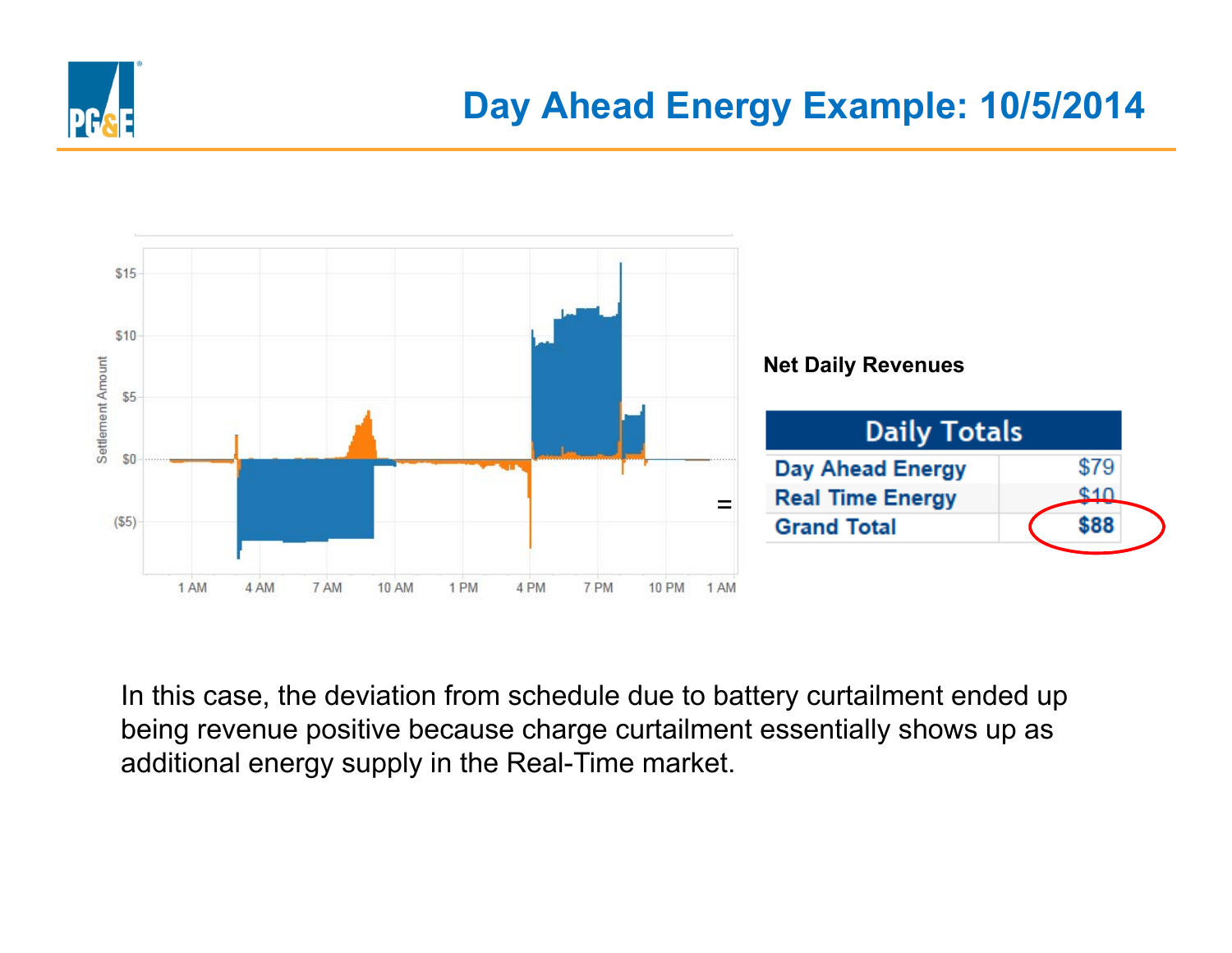

# **Regulation Example: 5/18/15**

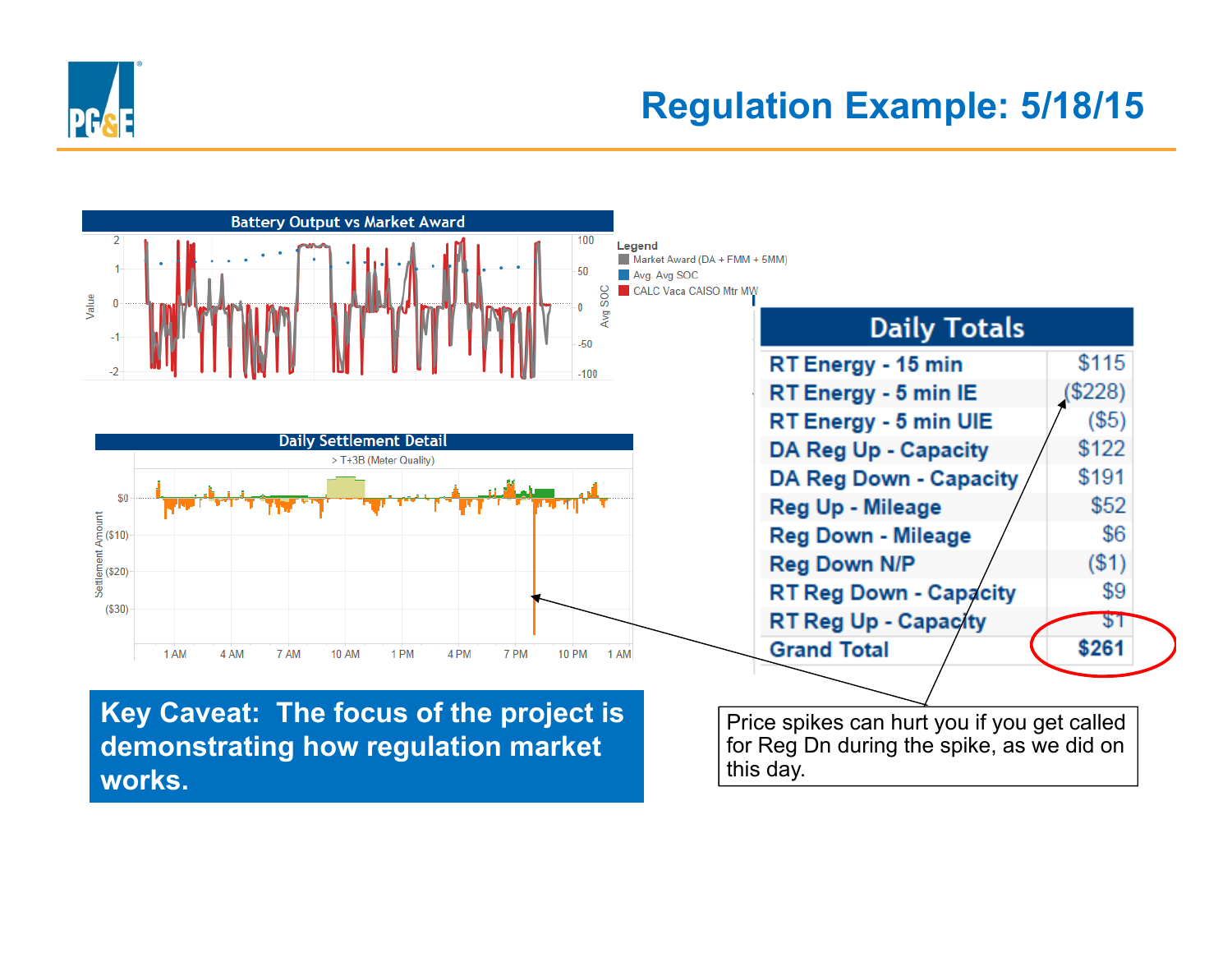

### **Observations**

- • Market revenues for Day-Ahead Energy participation are at best break-even due to flat prices and efficiency losses of battery
- $\bullet$  Real-time energy participation also represents only limited revenue opportunity due to flat real time prices.
- $\bullet$ Regulation has represented the best opportunity for market revenues
- $\bullet$  Predicting State Of Charge (SOC) once unit has been on AGC for extended period is a challenge. Exposure to real-time price spikes during regulation are a concern, especially when resource is used extensively for Reg Down.
- $\bullet$  We have had to work through numerous issues with software at CAISO that has generated anomalous awards. Several fixes have been implemented, but some issues still remain.

#### **Next Steps**

- $\bullet$  Completed Proof of Concept testing of CAISO ADS automation system that will enable more dynamic real-time market participation.
- • Plan to declare Yerba Buena BESS commercial in CAISO market to demonstrate pilot market operations in Fall 2015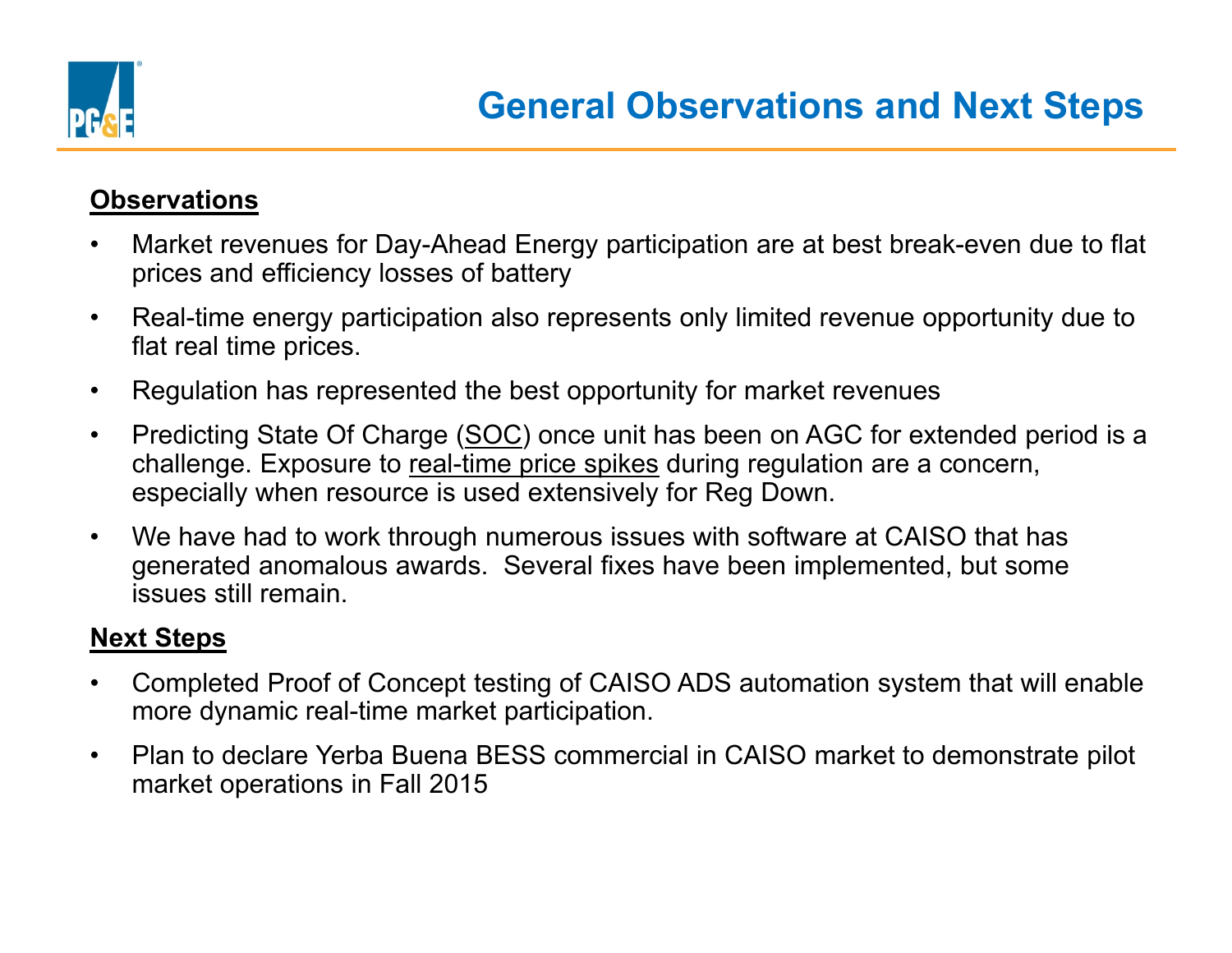

# **EPIC 1 Project #21: Automatic Identification of Distributed PV Resources**

Presented By: Fabio Mantovani Distributed Generation Policy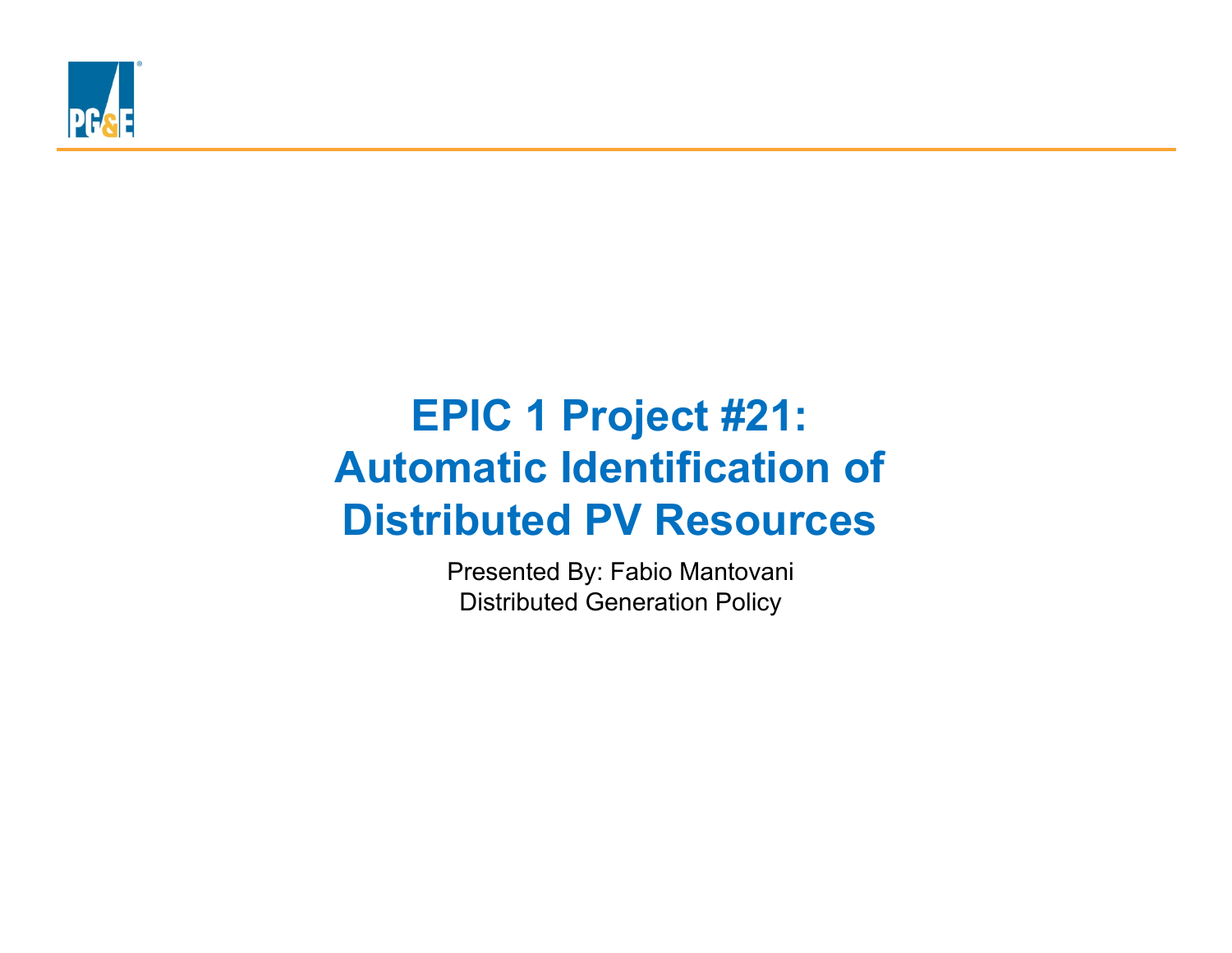

## Background **Background**

### **What is a solar unauthorized interconnection (UI)?**

A UI occurs when a photovoltaic system connected in parallel to the PG&E Distribution System does not have a permission to operate (PTO) from the utility and therefore violates (PG&E) Electric Tariff Rule 21.



Photo of a UI from PG&E rep in the field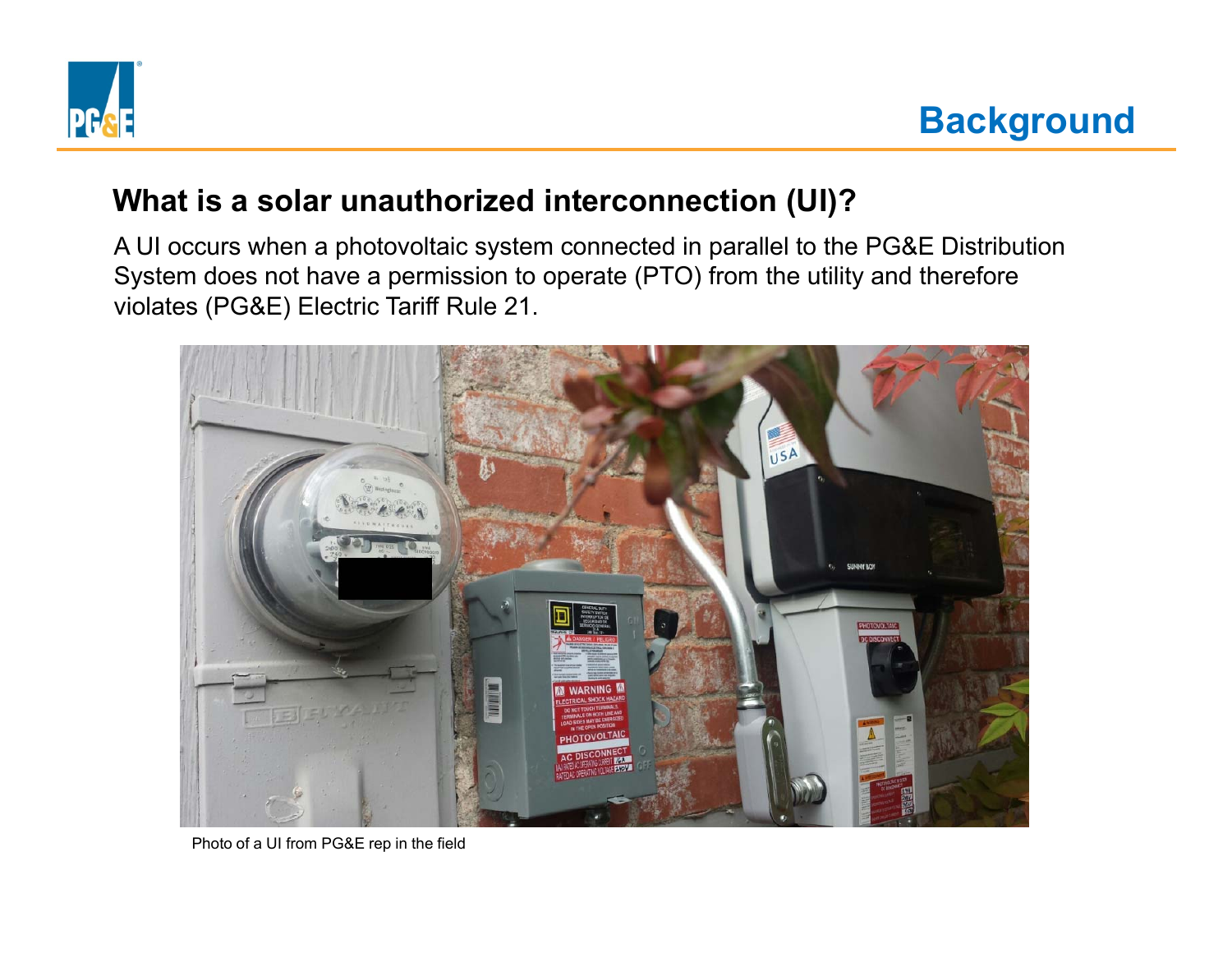

## **Why is Unauthorized Connection A Problem?**

A PV system that is not authorized to operate connected to the grid has the potential to negatively impact reliability of the Distribution System and to be a safety concern for customers and employees.



#### **Risk items:**

- • Non-UL listed equipment means can charge line when crews at work.
- $\bullet$  Not NEC-compliant installation means no building permit and can lead to structural issues.
- • Larger system than the circuit can accommodate (impact on voltage, transformers, etc.)

PV installation for a UI customer; photos by PG&E Field Metering Personnel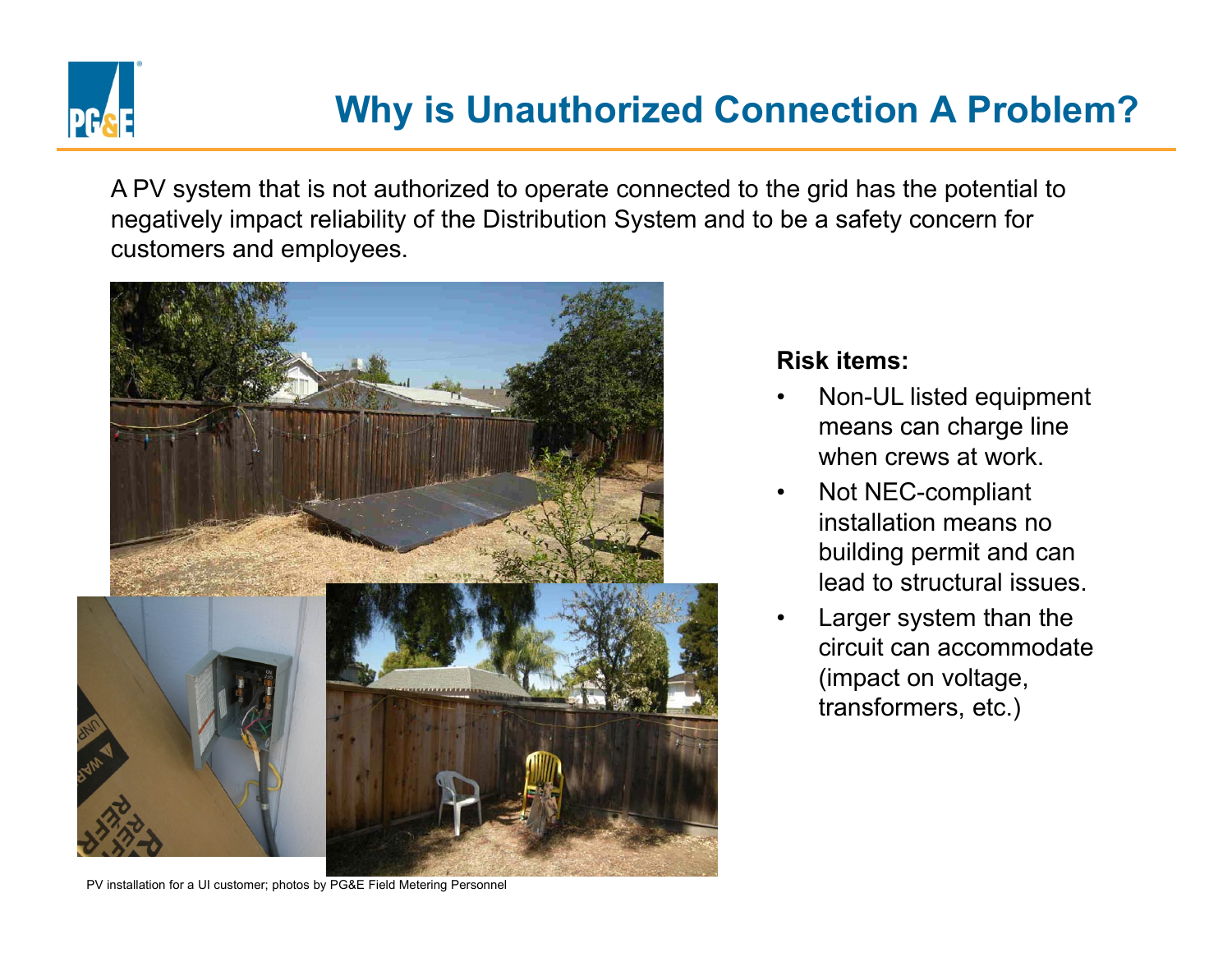

### **What incentive do solar customers have to set up a grid-tied PV system without authorization from the utility?**

At times customer/contractor may think it's a good idea to interconnect without permission for one or more of the following reasons:

- Inability to get building permit from the City / County
- Upgrading to larger system
- Unlicensed contractors
- Desire to turn on the solar system while PTO in process
- Potential Cost

### **The typical customer does not benefit**

Inability to participate in NEM Safety & Structural Risks

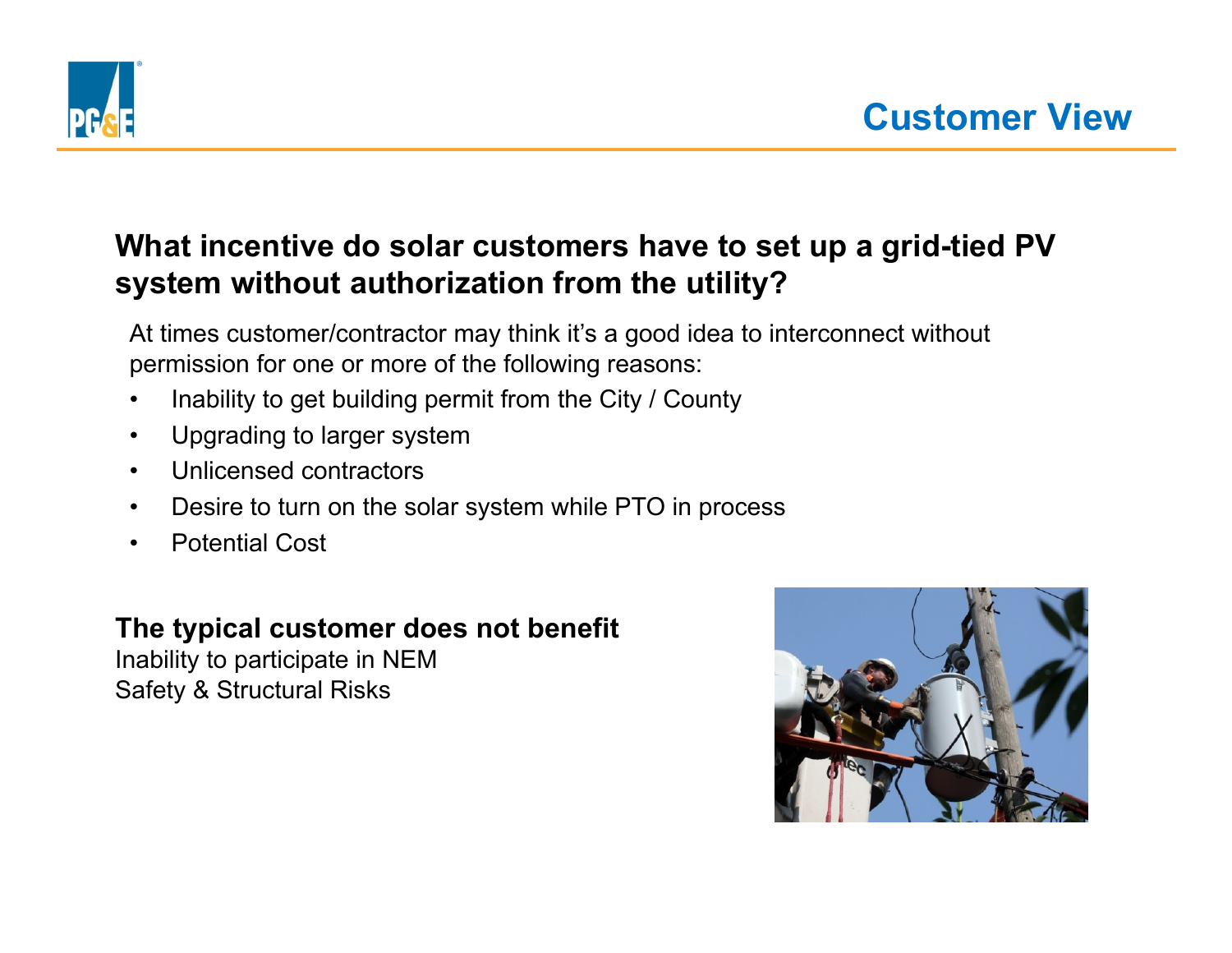

- • Leverage smart meter data to develop and demonstrate an algorithm to automatically identify PV Unauthorized Interconnections
- • Develop automated process to track UIs, develop an automatic protocol to communicate with customers and resolve the interconnection
- •Leverage learnings and methodology for other potential use cases



Hourly load shape (monthly average) of a customer with a grid-tied solar system. This customer dos not have a permission to operate on file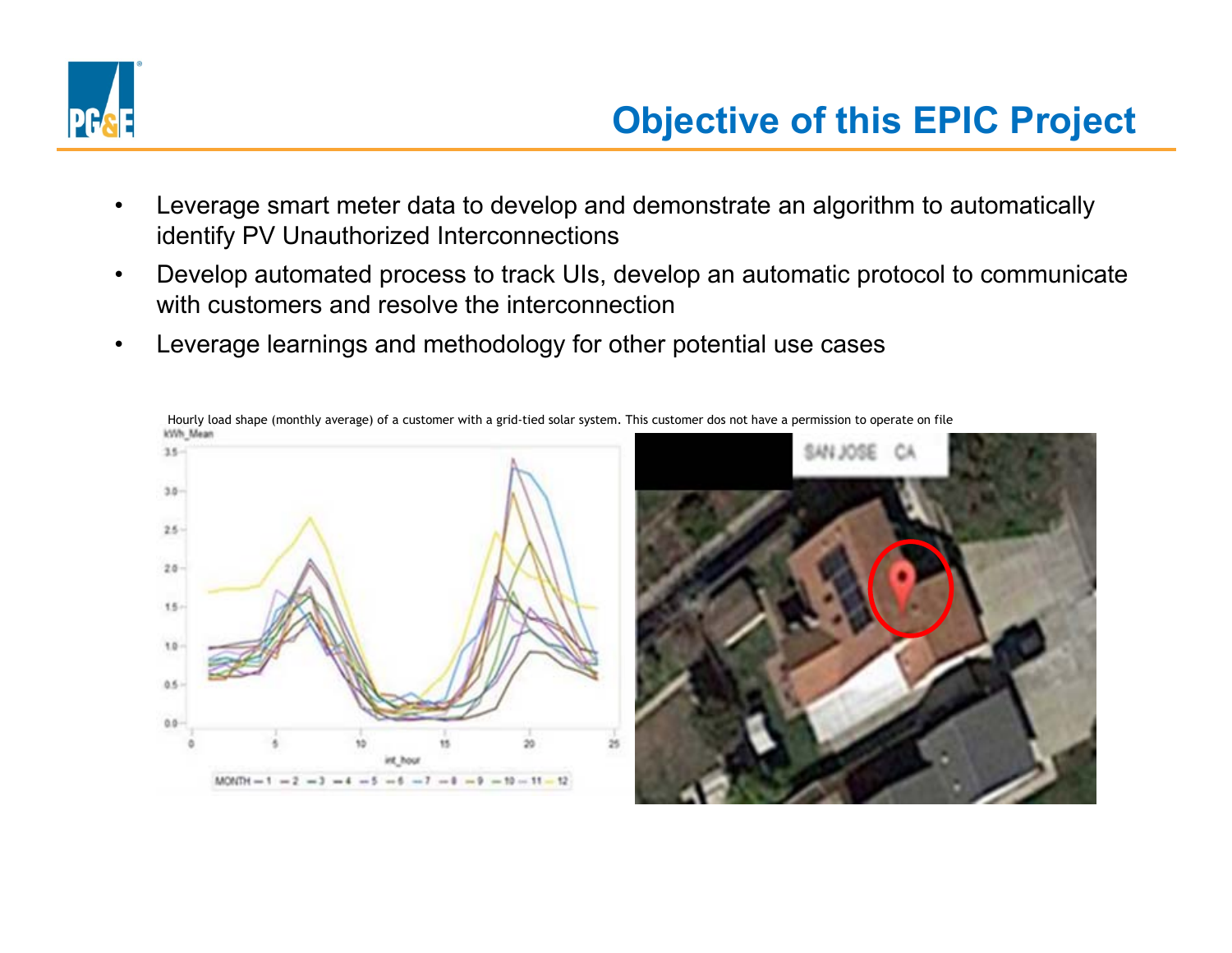



#### **Customer and Employees Safety:**

• Ensure compliance of equipment (e.g. UL listed inverter) so that PV can operate safely for the for PG&E employees and PG&E customers.

#### **Reliability:**

- $\bullet$ Mitigate risks that inappropriate equipment is installed on the grid
- Mitigate the risk of PV systems larger than hosting capacity of the feeder
- • Accurately track the amount of DERs for each distribution circuit - important to understand voltage fluctuations and ultimately ensure grid reliability

#### **Efficient and Scalable Customer Interactions:**

• Automate the low-touch customer interactions that are today performed in a ad-hoc fashion by staff (in person and/or over the phone).